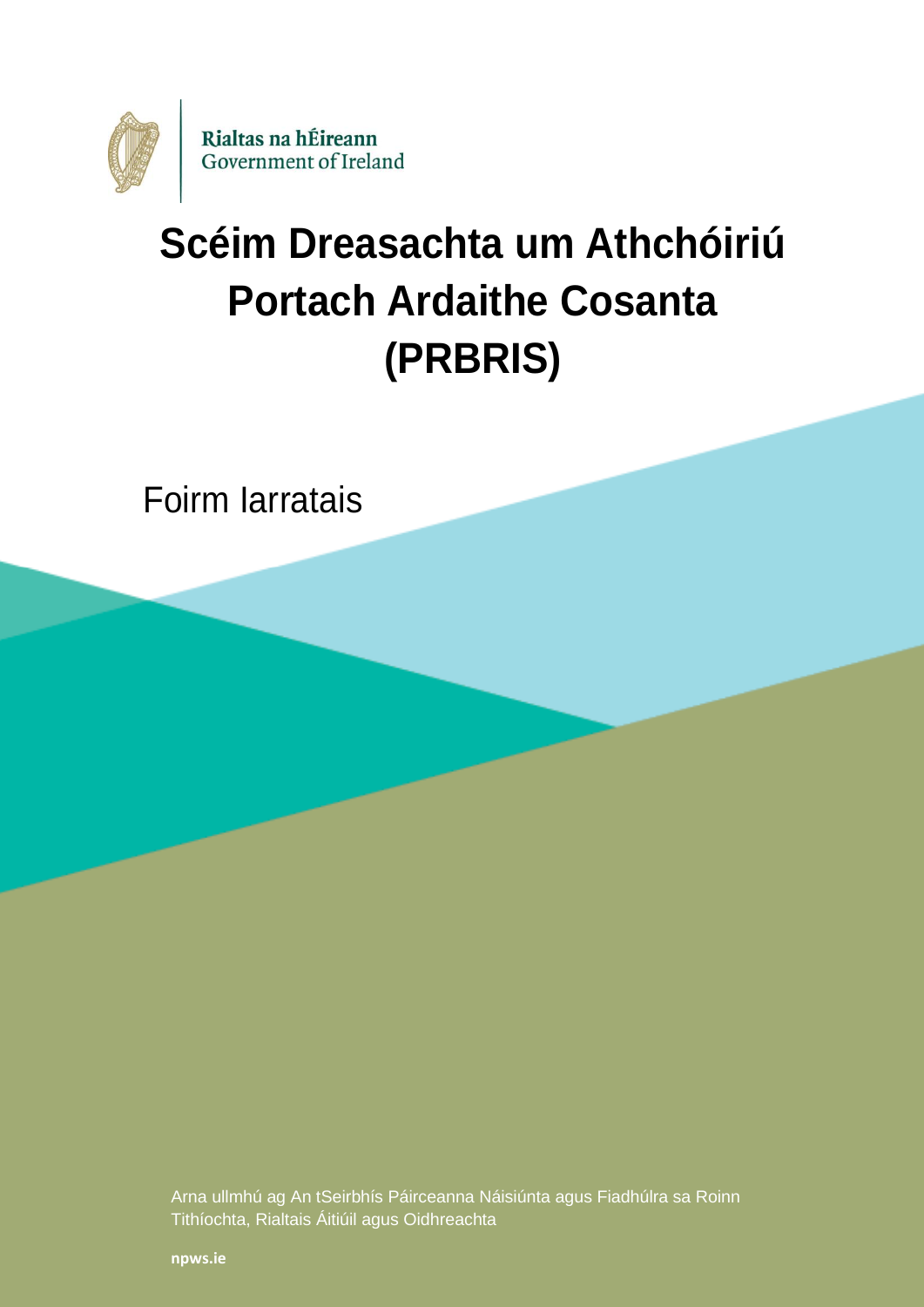## **NÓTAÍ:**

Comhlánaigh gach roinn ábhartha den bhfoirm seo le bloclitreacha. Ní mór sonraí uile an iarrthóra a chomhlánú lena n-áirítear Éirchód.

Tabhair sonraí le do thoil faoi do thalamh, ceapach portaigh nó suíomh do phortaigh ar an Limistéar Speisialta Caomhnaithe (SAC) nó an Limistéar Oidhreachta Nádúrtha (NHA) faoina bhfuil d'iarratas á dhéanamh. Is féidir leat eolas nó doiciméadúchán breise a cheangail mar thaca le d'iarratas.

Má bhíonn aon deacrachtaí agat an fhoirm seo a chomhlánú téigh i dteagmháil le hAonad Bainistíochta Tailte Móna na Roinne Tithíochta, Rialtais Áitiúil agus Oidhreachta ag [prbincentivescheme@housing.gov.ie](mailto:prbincentivescheme@housing.gov.ie)

| LE HAGHAIDH ÚSÁID OIFIGIÚIL AMHÁIN:                                                                                                                                                                                           | <b>Stampa Roinne</b> |  |
|-------------------------------------------------------------------------------------------------------------------------------------------------------------------------------------------------------------------------------|----------------------|--|
| <b>UIMHIR THAGARTHA:</b>                                                                                                                                                                                                      |                      |  |
| DÁTA FAIGHTE:                                                                                                                                                                                                                 |                      |  |
| Faoi: Faoi: Faoi: Faoi: Faoi: Faoi: Faoi: Faoi: Faoi: Faoi: Faoi: Faoi: Faoi: Faoi: Faoi: Faoi: Faoi: Faoi: Faoi: Faoi: Faoi: Faoi: Faoi: Faoi: Faoi: Faoi: Faoi: Faoi: Faoi: Faoi: Faoi: Faoi: Faoi: Faoi: Faoi: Faoi: Faoi: |                      |  |
|                                                                                                                                                                                                                               |                      |  |
| Faomhaithe ag: ________                                                                                                                                                                                                       | Dáta                 |  |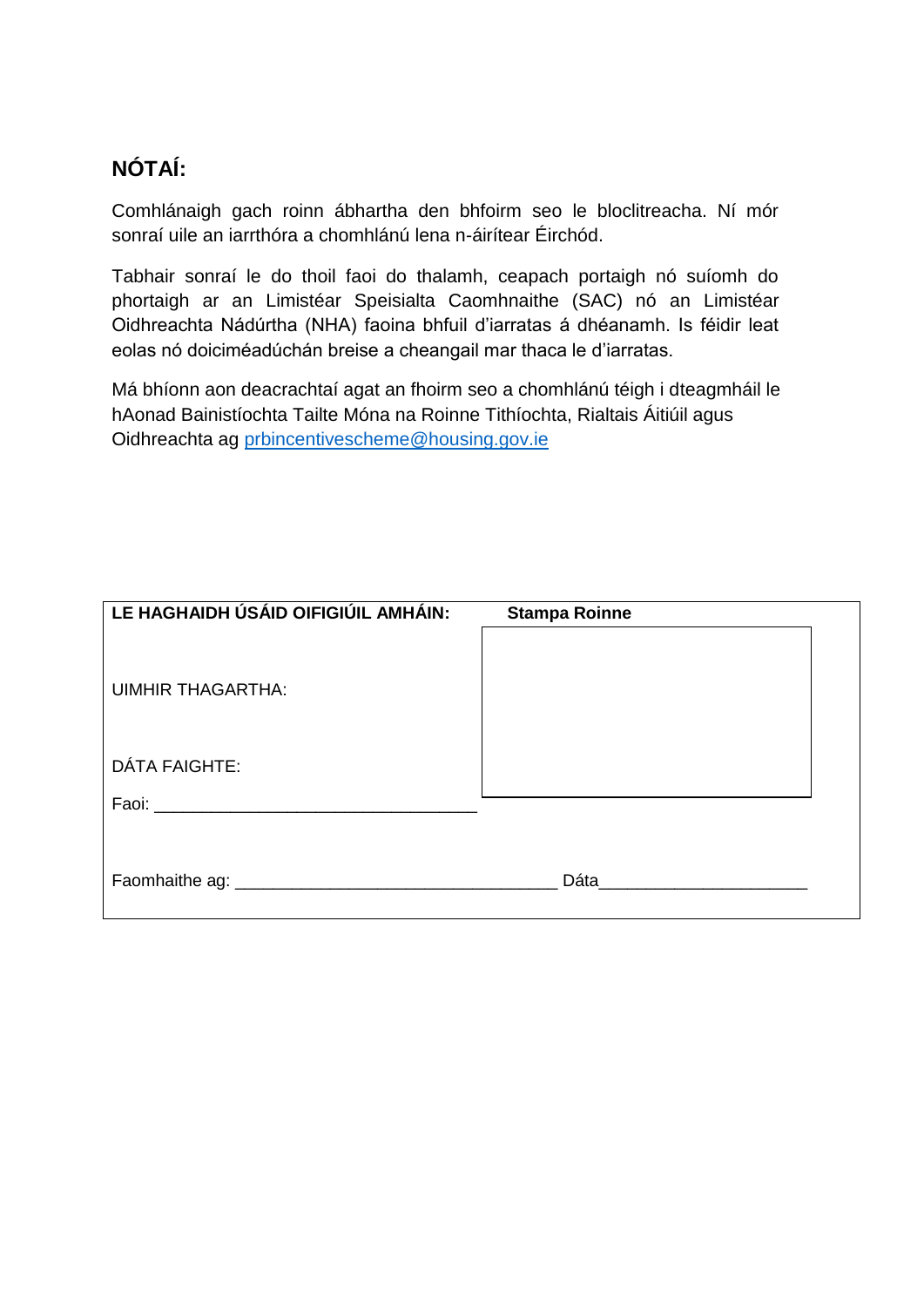## **Roinn 1 Sonraí Iarrthóir(í)**

| Ainm(neacha) | Dáta(í) Breithe           |  |
|--------------|---------------------------|--|
|              |                           |  |
| Seoladh      | Uimhir<br>(uimhreacha)PSP |  |
|              |                           |  |
|              | Uimhir                    |  |
| Éirchód      | Theileafóin               |  |
| Ríomhphost   |                           |  |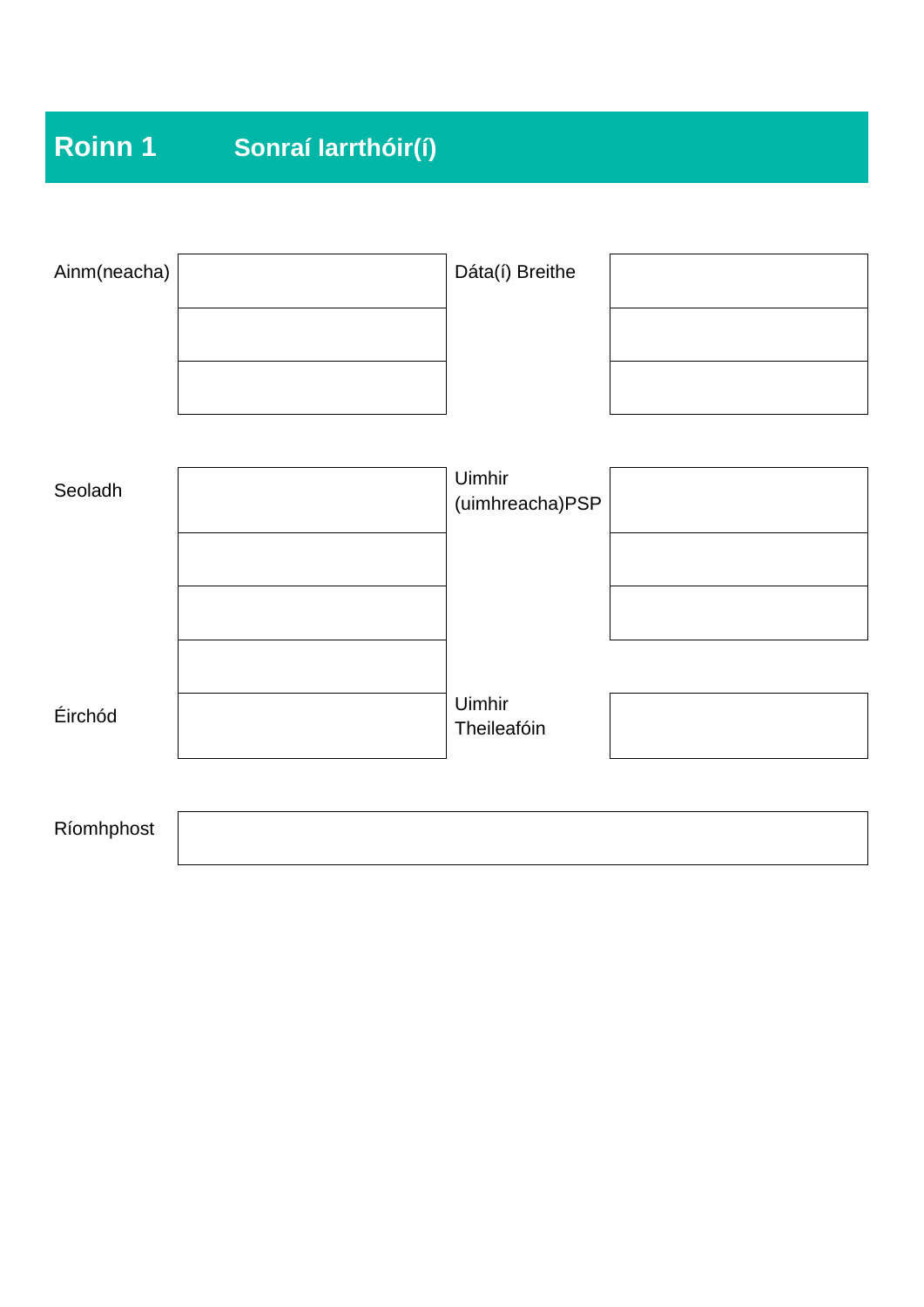## **Roinn 2 Sonraí Maoine**

| Suíomh na<br>ceapaí(gceapa<br>ch)/maoine |                                                                                                                                                          |                          |                       |  |
|------------------------------------------|----------------------------------------------------------------------------------------------------------------------------------------------------------|--------------------------|-----------------------|--|
| Úsáid reatha na<br>dtailte               |                                                                                                                                                          |                          |                       |  |
| Uimhir(uimhrea<br>cha) Fóilió            |                                                                                                                                                          |                          |                       |  |
| Uimhir na<br>Ceapaí nó<br><b>Bruach</b>  |                                                                                                                                                          | <b>Baile</b><br>Fearainn |                       |  |
| Ainm an<br><b>SAC/NHA</b>                |                                                                                                                                                          |                          | Cód<br>Láithreá<br>in |  |
|                                          | Cineál Leas Dlí a Choinnítear Cuir tic de réir mar is cuí                                                                                                |                          |                       |  |
| 1. Ceart Ruilse                          |                                                                                                                                                          |                          | 2. Móincheart         |  |
| Deonaithe Ag<br>(más ábhartha)           |                                                                                                                                                          |                          |                       |  |
|                                          | Más móincheart atá i gceist luaigh ainm an aonáin a dheonaigh an<br>móincheart i dtosach m.sh. Bord na Móna, Coimisiún Talún na hÉireann,<br>Eastát 7rl. |                          |                       |  |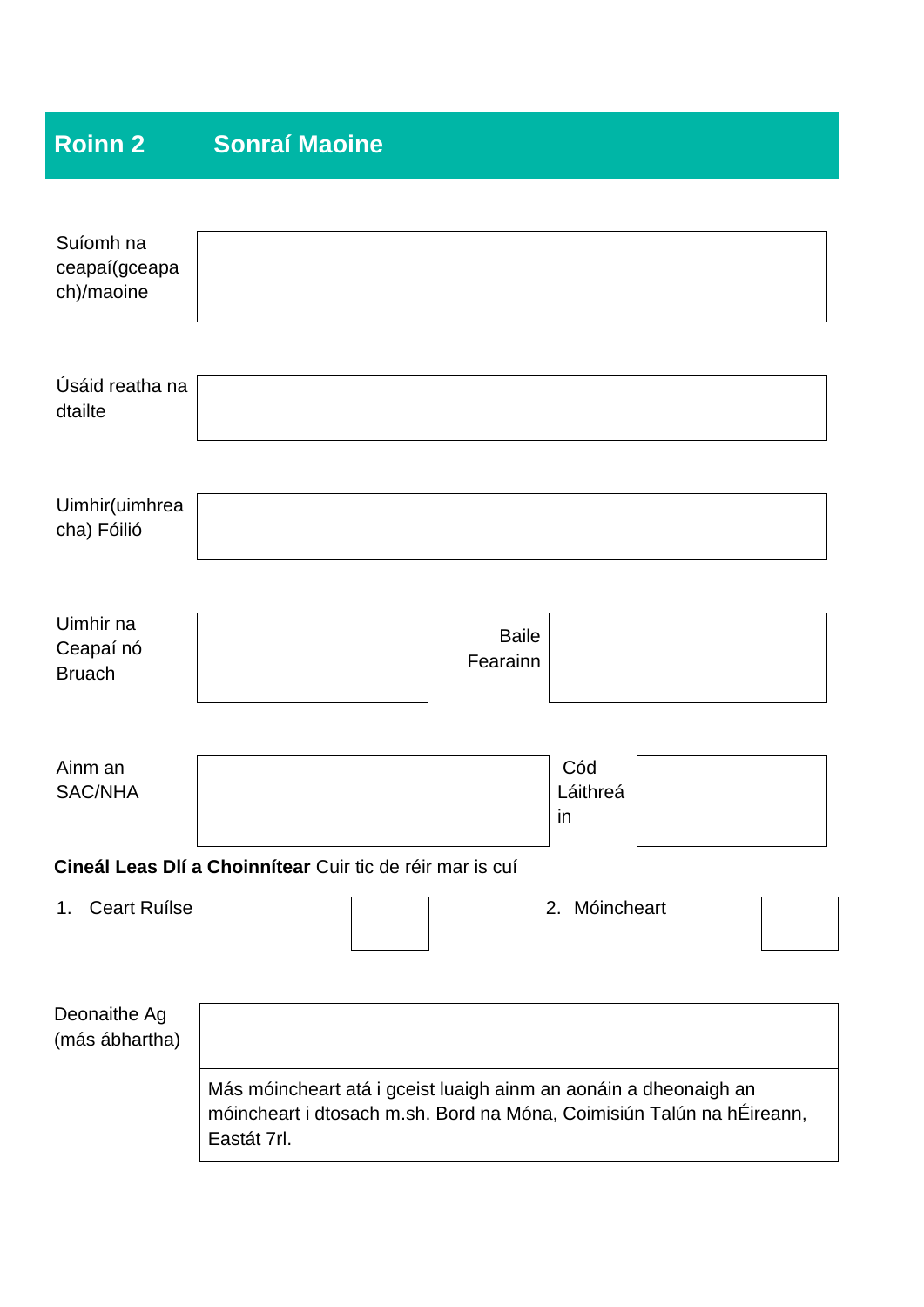| Faighte le<br>hoidhreacht ó<br>(más ábhartha) |                                                                                                                             |
|-----------------------------------------------|-----------------------------------------------------------------------------------------------------------------------------|
|                                               | Má fhaightear an móincheart le hoidhreacht luaigh ainm an duine aonair<br>óna bhfuair tú é agus an gaol atá aige/aici leat. |
| <b>Ceart Faighte</b>                          |                                                                                                                             |

\*Má tá na cearta atá i seilbh trí Chomhaontú Q3, tabhair le fios le do thoil agus ceangail cóip

Eile

\*Tabhair breac-chuntas ar d'úinéireacht/leas dhlíthiúil i ndoiciméad ar leithligh

Más talamh ruílse agus cláraithe atá ann luaigh an tÚdarás Cláraithe Maoine/uimhir(uimhreacha) fóilió Chlárlann na Talún.

Liostaigh sonraí faoi gach ceapach portaigh atá i do sheilbh ar thalamh ainmnithe agus cuir uimhreacha fóilío agus ainm láithreáin san áireamh.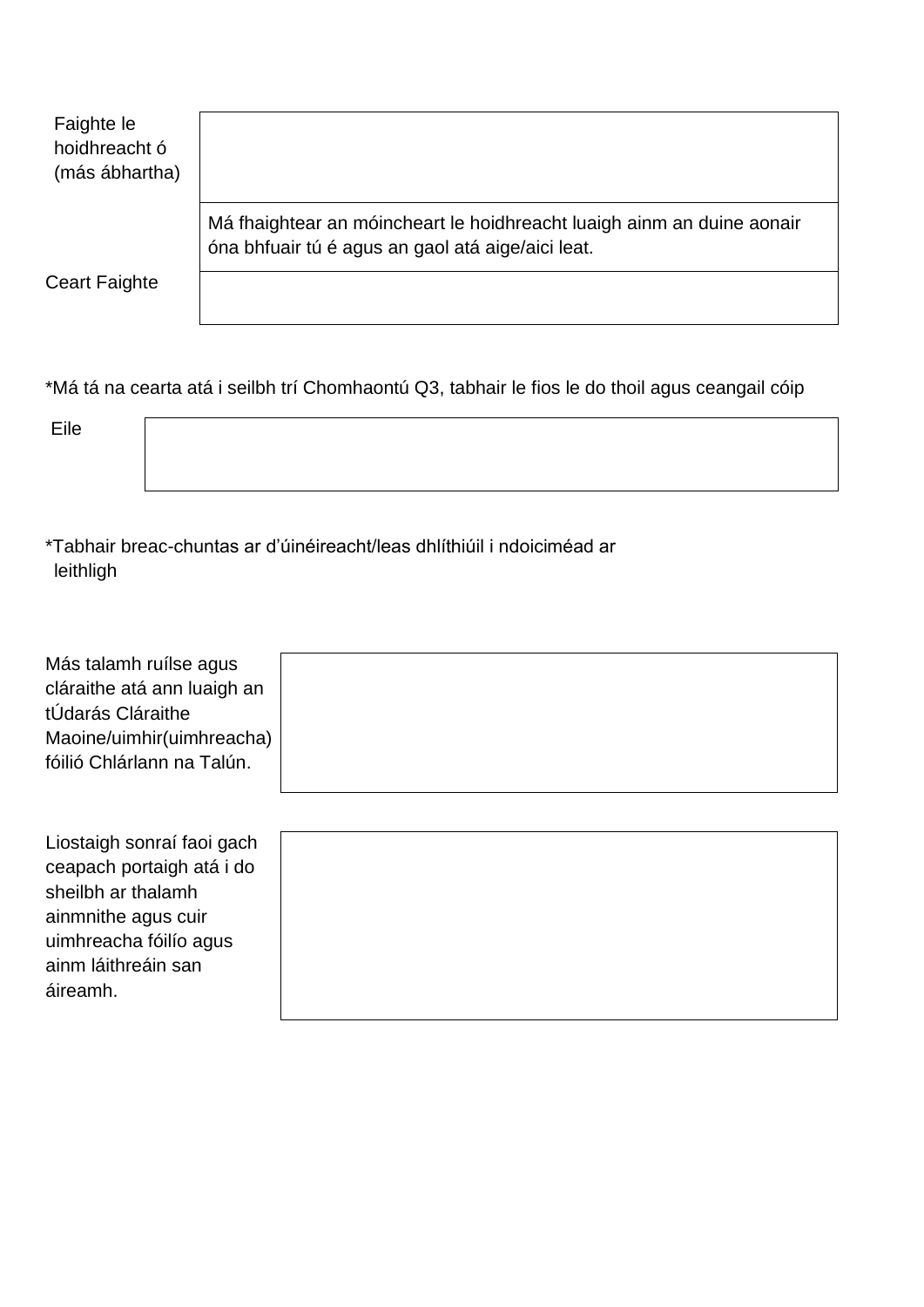An bhfuil aon cheann de na tailte a luaitear thuas mar chuid d'iarratas Scéim Cúitimh Gearradh Móna (CTCCS) nó aon scéim íocaíochta nó cúitimh rialtais eile (lena náirítear agra-scéimeanna)?



Má tá, tabhair sonraí le do thoil (lena n-áirítear an uimhir thagartha CTCCS más eol duit é)

### **Ráiteas Príobháideachta**

Éilíonn An Roinn Tithíochta, Rialtais Áitiúil agus Oidhreachta ar chustaiméirí sonraí pearsanta áirithe a sholáthar d'fhonn ár bhfeidhmeanna reachtacha agus riaracháin a chomhlíonadh. Déileálfaidh an Roinn leis an eolas agus na sonraí pearsanta go léir a sholáthraíonn tú faoi rún, de réir na Rialachán Ginearálta maidir le Cosaint Sonraí agus reachtaíocht um Chosaint Sonraí. Féadfar sonraí pearsanta a mhalartú le Ranna Rialtais eile, údaráis áitiúla, gníomhaireachtaí faoi choimirce na Roinne, nó le comhlachtaí poiblí eile, i gcúinsí áirithe ina ndéantar foráil dóibh seo de réir dlí.

Tá Beartas um Chosaint Sonraí agus Ráitis Phríobháideachta na Roinne, a leagann amach conas a úsáidfimid do shonraí pearsanta chomh maith le heolas a sholáthar maidir le do chearta mar ábhar sonraí, ar fáil ar láithreán gréasáin na Roinne. Tá siad ar fáil i gcóip chrua freisin arna iarraidh sin ón Oifigeach Cosanta Sonraí, An Roinn Tithíochta, Rialtais Áitiúil agus Oidhreachta, Bóthar an Bhaile Nua, Loch Garman, ríomhphost [data.protection@housing.gov.ie.](mailto:data.protection@housing.gov.ie)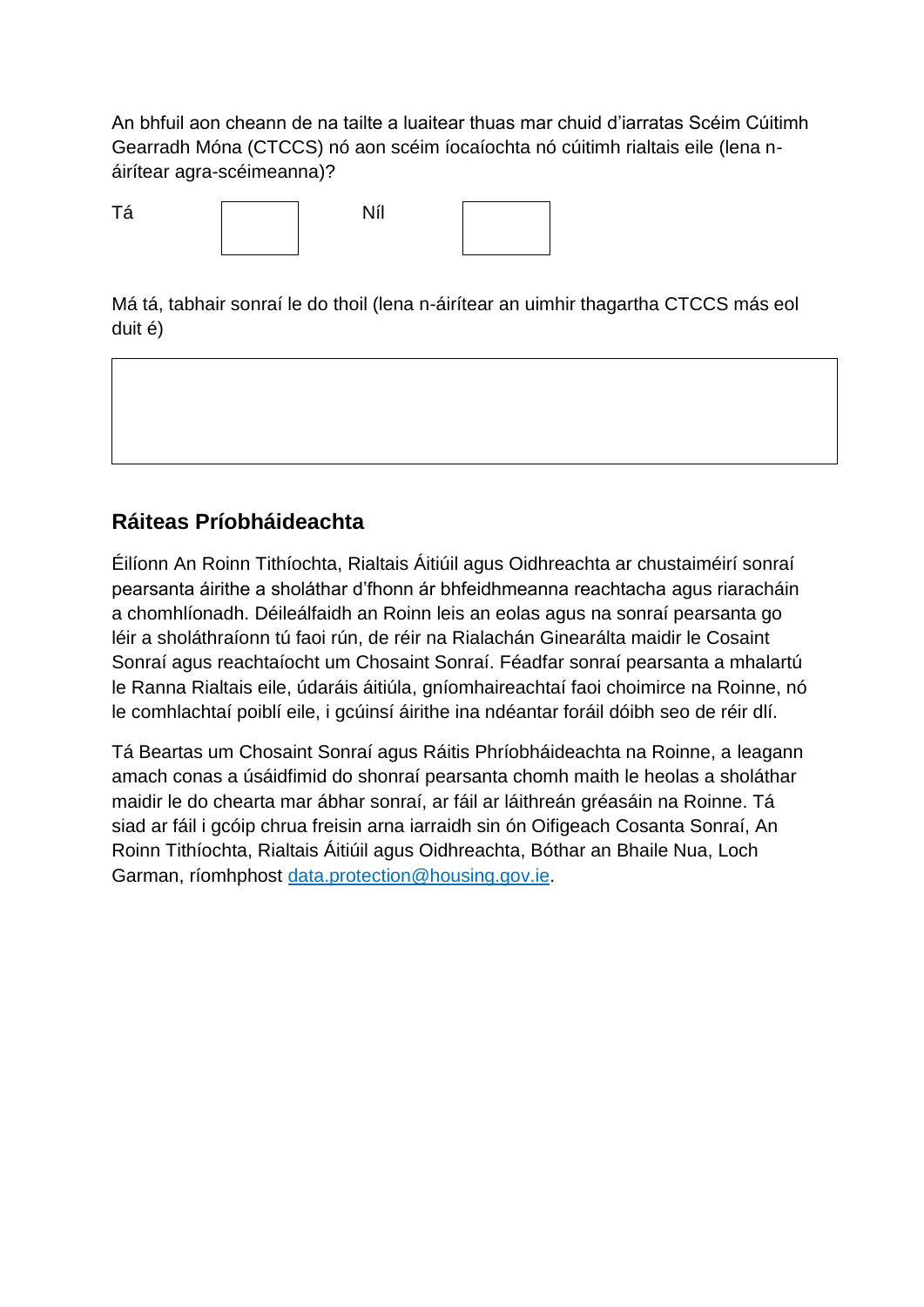## **Roinn 3 Seicliosta Iarratais**

#### **Seiceáil le do thoil go bhfuil na doiciméid seo a leanas faoi iamh agat;**



 $\Box$  Foirm iarratais chomhlánaithe.

Léarscáil ag aithint suíomh do thalamh(thailte) ceapach portaigh. Mura bhfuil léarscáil den sórt sin agat, féach na téarmaí agus coinníollacha le haghaidh sonraí teagmhála na n-údarás ábhartha inar féidir léarscáileanna a fháil.

#### **Cruthúnas Teidil – Cuir isteach CEANN AMHÁIN díobh seo a leanas:**



Cóip de Fóilió agus léarscáil(eanna) Chlárlann na Talún cothrom le dáta.

Tabhair uimhir dhéileála le do thoil má tá iarratas ar feitheamh ar Fhóilió.



 $\Box$  nó cóip de Chomhaontú Q3 agus léarscáil.

nó litir ó Bord na Móna maidir le haon mhóincheart a deonaíodh.



 $\Box$  nó aon doiciméid eile den sórt sin a léiríonn do spéis sa talamh atá i gceist.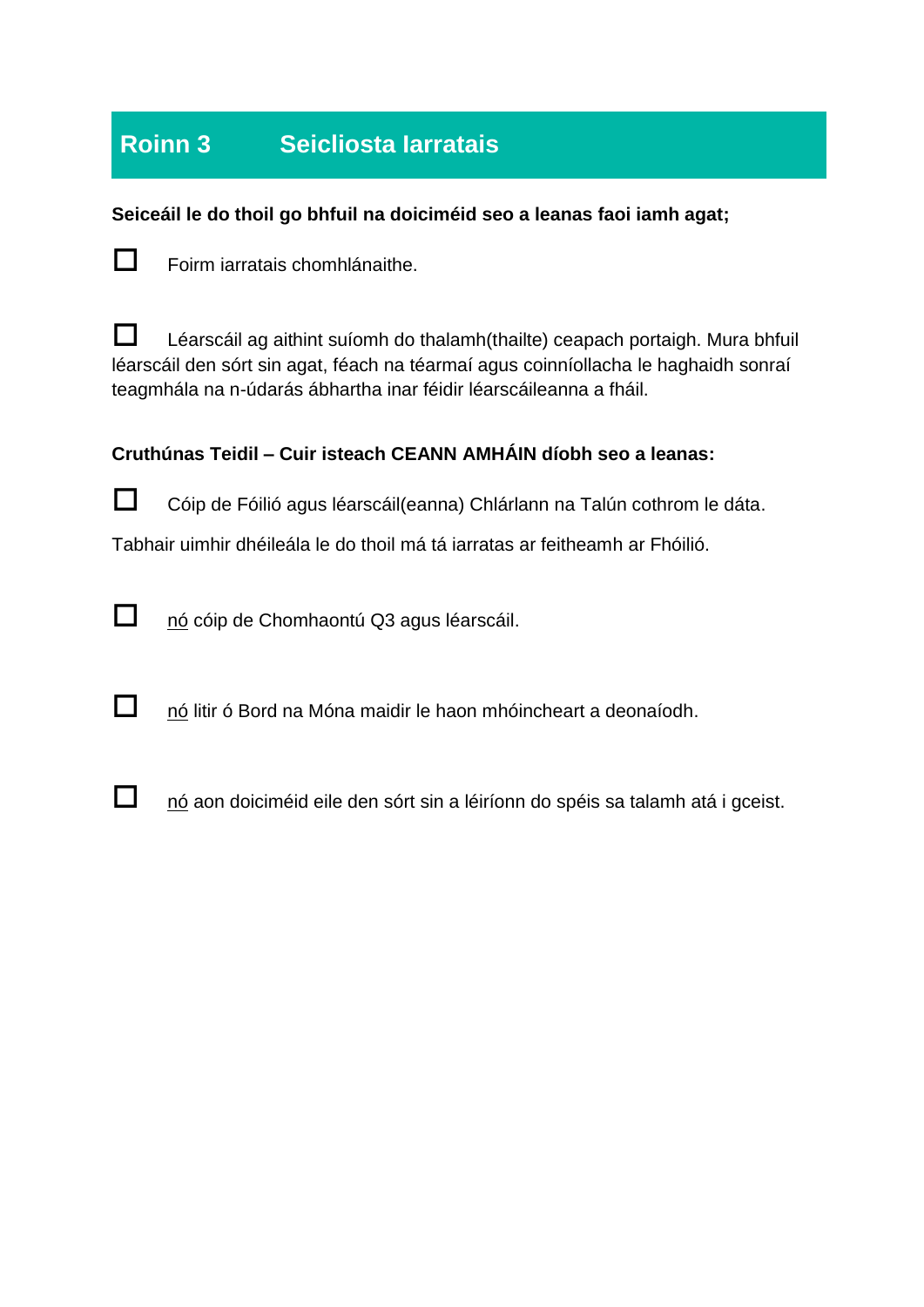## **Roinn 4 Dearbhúchán**

Iarrtar ar aon duine/daoine a bhfuil an mhaoin i gcomhpháirt leis an iarrthóir an roinn seo a shíniú.

- Ba mhaith liom/linn iarratas a dhéanamh chuig An Roinn Tithíochta, Rialtais Áitiúil agus Oidhreachta don Scéim Dreasachta um Athchóiriú Portach Ardaithe Cosanta (PRBRIS).
- Dearbhaím/dearbhaímid go bhfuil na sonraí go léir ar an bhfoirm seo ceart, chomh fada agus is eol dom/dúinn. Tuigimi/tuigimid go bhfuil sé de fhreagracht ar an iarrthóir é féin/í féin a chur ar an eolas faoi Théarmaí agus Coinníollacha na Scéime. Aontaím/aontaímid le Téarmaí agus Coinníollacha na scéime a chomhlíonadh agus a bheith faoi cheangal acu.
- Admhaím/admhaímid gur léigh mé/muid agus guir thuig mé/muid an t-eolas a sholáthraíonn An Roinn Tithíochta, Rialtais Áitiúil agus Oidhreachta thíos chun próiseáil chothrom agus trédhearcach mo shonraí pearsanta a chinntiú.
- Dearbhaím/dearbhaímid gur mise/muid úinéir(í) dlíthiúla na gceart a ghabhann leis na fóiliónna / ceapacha portaigh thuasluaite.

| Dáta: ________________________ |
|--------------------------------|
|                                |
| Dáta: _______________________  |
|                                |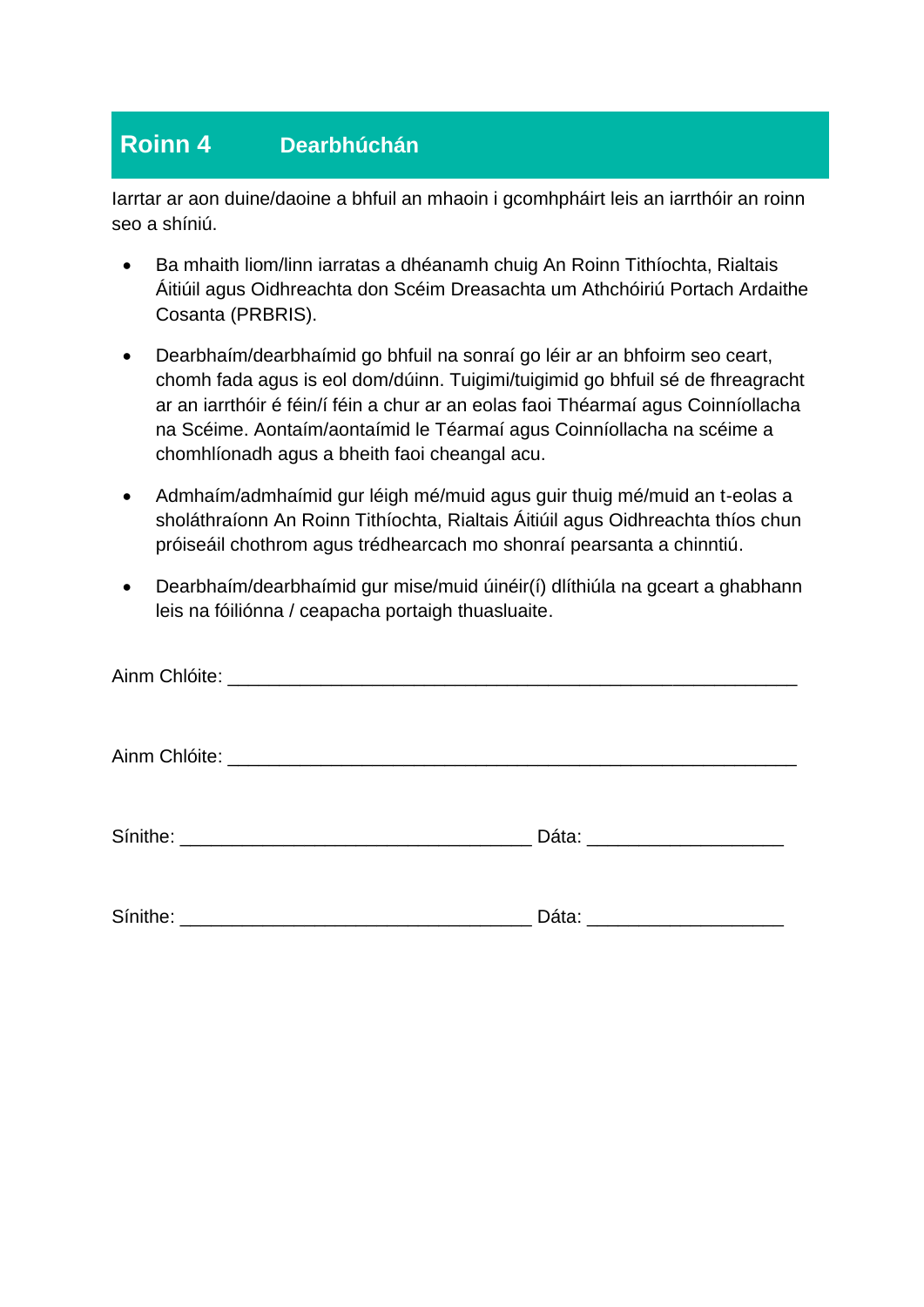Seol d'Fhoirm Iarratais Chomhlánaithe ar ais sa phost chuig:

#### **Aonad Bainistíochta Tailte Móna,**

**An tSeirbhís Páirceanna Náisiúnta agus Fiadhúlra,**

**An Roinn Tithíochta, Rialtais Áitiúil agus Oidhreachta,**

**Bóthar an Bhaile Nua,** 

**Loch Garman, Y35 AP90**

Nó seol ríomhphost chuig [prbincentivescheme@housing.gov.ie](mailto:prbincentivescheme@housing.gov.ie)

(Tabhair faoi dheara le do thoil má sheoltar an fhoirm trí ríomhphost ní mór cóip chrua a sheoladh chuig an seoladh thuas)